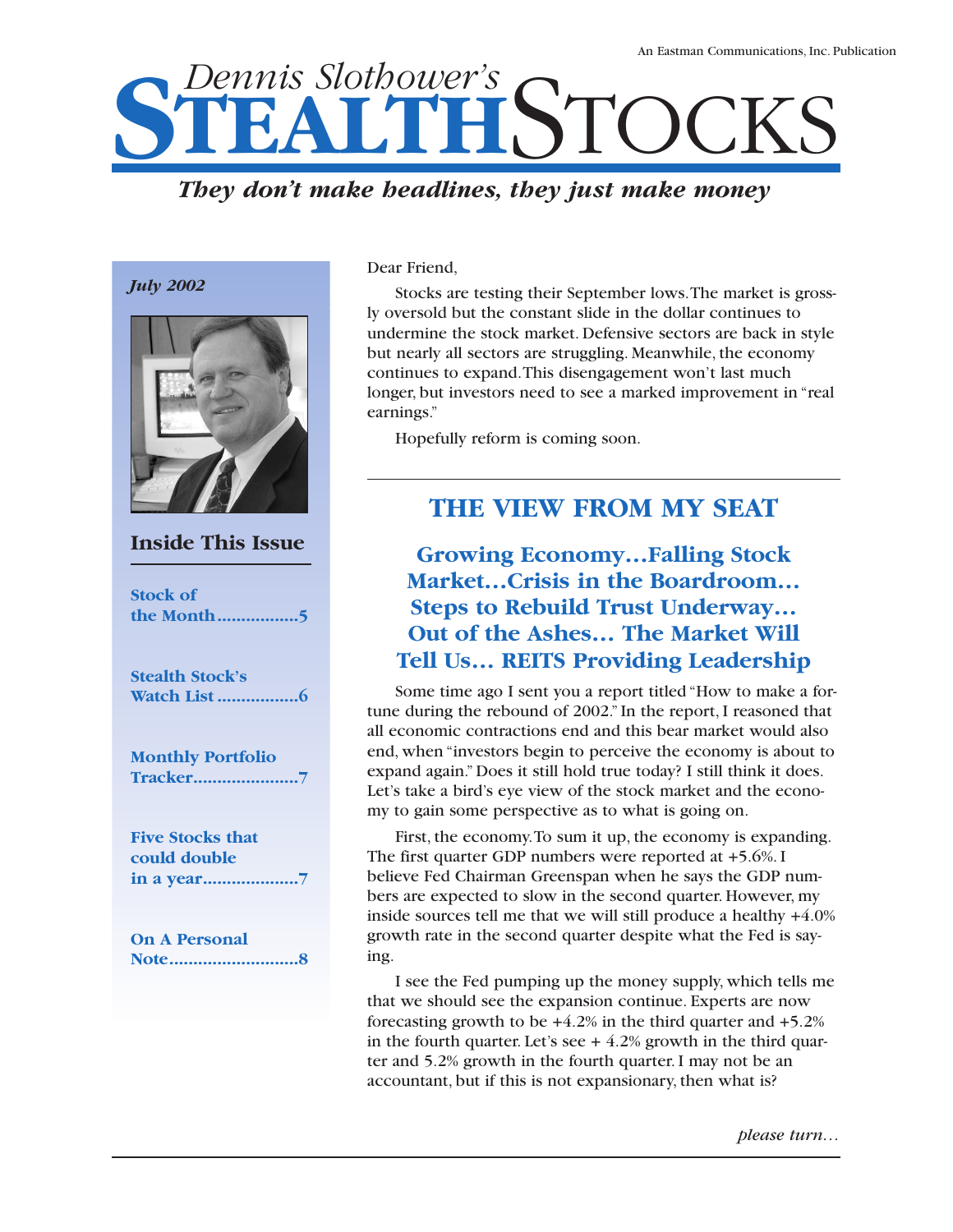#### *Dennis Slothower's* **STEALTH**STOCKS

Yes, I know, the bear market is very much alive.We have been stopped out of most of our stock positions and I haven't seen justification to reenter the market yet. I now want to remain defensive until I begin to see the technical underpinnings of the market improve sufficiently to sustain a positive up trend.With confidence in the dollar dropping daily, I just don't see evidence of a turnaround, at least not yet.

This has truly been a frustrating market.Watching the S&P 500 index fall in 11 out of the last 13 weeks and threatening to break down through the September lows makes me shake my head in wonder.The S&P 500 is fast approaching (and might even have taken it out by the time you get this) the 9/11 low.

Furthermore, unlike earlier in the year, selling is now more uniform with the advance decline line for both the NYSE and the OTC steadily eroding. My analysis shows that the vast majority of stocks are trending downward, well below their 50-day and 200-day moving averages.What is going on here?

I have been taught that the stock market leads the economy by about two quarters.Yet you have to ask yourself who is telling the truth, the stock market or the economic numbers? The stock market seems to be saying that it expects to see the economy worsen, but the economic numbers show that the economy is very much on track to do what it always does when it comes out of a recession—expand. If you want evidence, just look at the ISM manufacturing and non-manufacturing indexes, which are expanding very impressively.

Even more puzzling is the fact the Fed is doing what it should be doing—increasing the money supply. Historically, the money supply expands in order to meet the needs of a growing economy.





My experience has taught me that when we see the money supply expanding, the stock market rises, but we aren't seeing that yet. Institutions are still shying away from the stock market.Why are we not seeing the big boys stepping in like they always have done in the past?

A simple answer could be the fall of the U.S. dollar. But even that answer leaves me wanting.The economy is expanding and the Fed is expanding the money supply, so why isn't the dollar advancing? Certainly it is oversold enough. I think the reason why the stock market and the dollar are both falling is that investors remain confused as to what the "true" earnings picture is saying.They lack a key ingredient that makes all financial markets work, which is confidence.

**Stealth Stocks** (ISSN: 1539-6401) is published monthly by Eastman Communications, Inc. P.O. Box 290708, Brooklyn, NY 11229-0708.

**Subscriptions:** \$198.00 per year. For subscription information or customer service call, 800/524-4832.All rights reserved

**Editor:** Dennis Slothower **Subscriber Services:** Danny Mizrahi

Copyright © 2002 by Eastman Communications, Inc.There's no assurance the past performance of these, or any other recommendations in the newsletter, will be repeated in the futures. Information in this publication is based on information and research believed to be reliable, but its accuracy cannot be guaranteed. Eastman Communication Inc., it's editors, and its writers cannot be responsible for errors and omissions.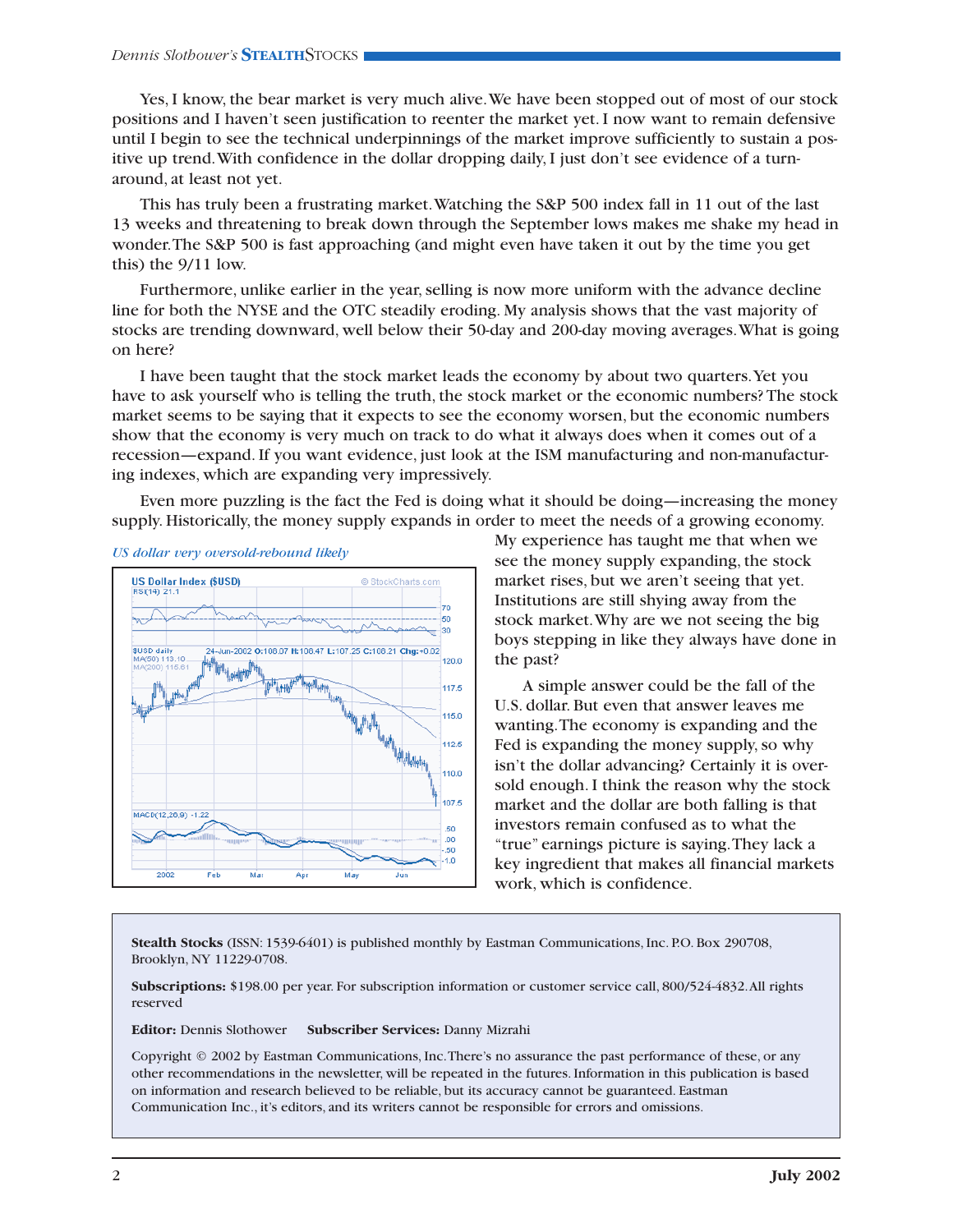## **Crisis in the Boardroom**

Over the last few months, confidence in corporate America has been shattered as a result of corporate earnings corruption. Investors don't know what to believe anymore and are very confused about how to determine what a company's true earnings are.They are disillusioned by all the fraud and misleading profit figures put out by companies such as Enron,Tyco, Global Crossing, Adelphia Communications, and now Worldcom.

Almost daily, there are fresh reports of large profit write-downs at major corporations. Investors are skeptical of even some of the "blue chip" companies like IBM, Microsoft, and General Electric.

A confidence crisis has gripped the market, and seeing trusted names like Merrill Lynch and Arthur Andersen being accused of mistrust and fraud has investors at the point of not knowing who or what to believe.They fear that this may be just the tip of the iceberg.

Consider the story of a man who was interviewing candidates for a job position.The first person he interviewed was a mathematician, who he asked a very simple question,"What is two plus two?"The man answered "Four."The second person he interviewed happened to be a lawyer and when asked what the sum of two plus two would be, the lawyer said,"Well, that depends on what two is."The third person the man interviewed turned out to be an accountant, and when asked the same question, the accountant responded, "What do you want it to be?"

The sad part of this joke is the truth of it.Arthur Andersen has been convicted of allowing unscrupulous corporate management to dictate what corporate earnings will be in exchange for millions of dollars in consultant fees.The very fabric of trust has been breached. Once trust has been betrayed it is not easy to rebuild. Corporate America now has to take whatever steps are necessary to restore confidence in the numbers it reports.

### **Steps to Rebuild Trust Underway**

The public is demanding that corporations alter their nonstandard methods of calculating profits called "pro forma earnings," which have been used to hide factors that negatively affect earnings. No longer will companies be able to bury in footnotes stock options compensation to employees in order to hide corporate expenses. Many people are demanding that corporations deduct stock options from reported earnings, and it is possible that Congress or the SEC will make this a requirement.

On May 14, Standard and Poor's announced sweeping changes in the way it calculates earnings, such as including the value of stock options as well as reporting gains on company pension plans that have often been artificially jacked-up to make earnings look favorable, misleading investors.

According to Standard and Poor's, this new measure of calculating true profits or "core earnings" would have shaved close to \$1 billion off of General Electric's reported profits in both 2000 and 2001.

The Enron and Arthur Andersen fiasco has also set in motion a significant amount of new legislation. Both houses of government have proposed sweeping changes, and the SEC is proposing a new "Public Company Accounting Oversight Board," which would have the authority to establish auditing and ethics rules.

This board would be able to discipline auditors and would replace the current system in which the industry largely polices itself.At least six of its nine members would come from outside the accounting industry.The board, governed by the SEC, would operate in consultation with the Treasury Department and the Federal Reserve.

A Senate bill, which passed the Senate Banking Committee on a 17-4 vote, would restrict a much wider range of consulting and other non-auditing services that accounting firms can provide to their audit clients, including bookkeeping, financial systems design, human resources services, and legal services.Accountants would be allowed to provide tax services only if the company's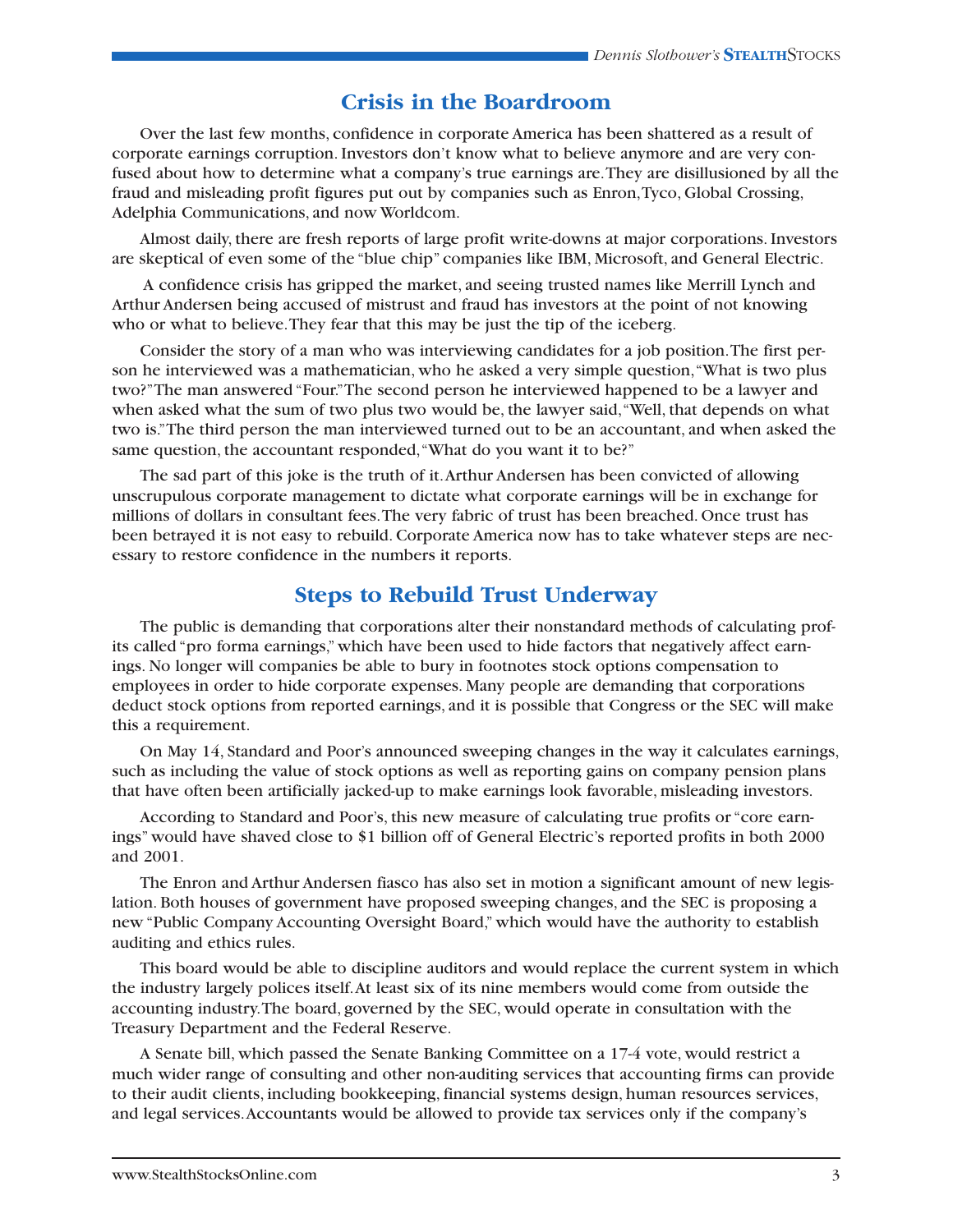audit committee gave its approval.The Senate bill also would require the SEC to impose new rules on financial analysts to prevent conflicts of interest.

Interpreting earnings and calculating appropriate values for stocks is now a laborious challenge. Until safeguards for this process are in place, the true value of the stock market will be continually called into question. I believe institutions have been holding back buying (despite improving economic conditions) until they can get a firm grip on what corporations will report after they have cleaned up their messes. This may well explain why the stock market and the U.S. seem to be disconnected—for the moment—from the economy. But this situation will not last forever.

## **Out of the Ashes, a Bull**

It has been said that out of evil, good often emerges. If corporations begin to come clean with investors, then certainly this is a step in the right direction. It may take another three to four months before investors can trust corporate earnings again, but out of these ashes will rise a far better, stronger, healthier market.

We have had difficult markets (world wars, depressions, recessions, etc.) before, and without exception the stock market has always bounced back.This country is the strongest economic power in the world, and even though it is besieged by a war against terrorists, it will conquer this evil.

Earnings may be a bit difficult to ascertain right now, but the economic recovery is very much on track. Earnings will improve, and while it may be another month or two, or perhaps longer, for earnings to be recognized by the market—make no mistake about it, the market will recognize positive growth in time.

The stock market's discounting process will have to run its course but I don't believe the "powers that be" will let the market crash right before the elections.That is not how the game is played.What you need to do is get yourself ready to take advantage of some terrific buying opportunities when the market finishes its discounting.That day is getting very close now, but it is not here yet. I never want to break my first rule of investing.

## **The Market Will Tell Us**

My first rule of investing is,"limit your losses."We live in times where risk management is a crucial part of investing. It is just as important as picking good stocks. I will always err on the side of caution.This is just my nature.When will I start buying again? I have several indicators that I watch closely for signs of a strong market.

I always watch the indicators of trend and momentum analyses.They will reveal when strength is returning.At some point soon, we will see the advance/decline lines turning positive again. New



lows for the NYSE will trend below 50, with the Nasdaq falling below 70. I will start getting serious about buying again when I see the up volume swamp down volume by a 9:1 ratio.

I also watch leadership in the market very closely.When the OTC and the Russell 2000 are dominating the blue-chip indexes, this tells me investors are becoming more comfortable again with risk. It is very difficult to make money when the NYSE is dominating all indexes.

These indicators, and others, will signal to us that the market is safe to reenter.We won't necessarily buy at the very bottom, but we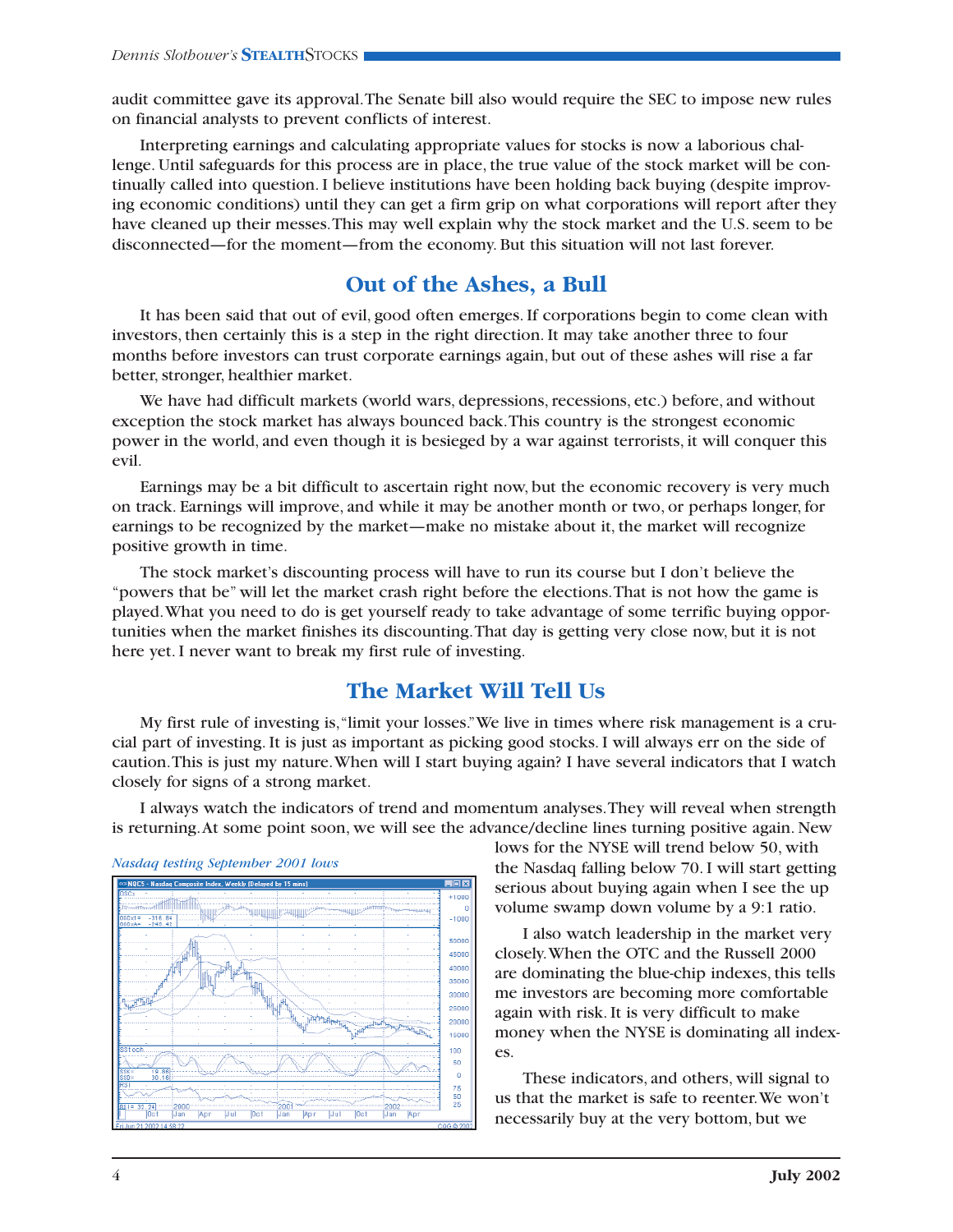shouldn't miss much when the trend is in our favor. Even in this market environment, some sectors remain strong.

## **REITS Providing Leadership**

With the exception of the mining stocks, real estate investment trusts are one of the few groups that have been appreciating.The REITS have done well this year as investors have sought out more defensive stocks. REITS, as a group, are not expensive and represent some very good values relative to most stocks.

Additionally, the low interest rate environment has made this sector extremely attractive because these stocks pay some of the highest dividends in the market. Novastar Financial (**NFI**) (recommended in February 2002 and now this month's Stock of the Month) pays 9.7%,Anworth Asset Mortgage Corp (**ANH**) pays 14.7%,APEX Mortgage Capital (**AXM**) pays 12.5%, Impac Mortgage Holdings (**IMH**) pays 12.1%, and Annaly Mortgage Management (**NLY**) pays 11.9%.Those are extremely attractive yields relative to sitting in money market funds that are returning about 1% as we wait for the market to turn back up.

# **STOCK OF THE MONTH:**

## **NOVASTAR FINANCIAL INC. (NYSE: NFI) REIT Cashing in on Low Rates**

I first began recommending Novastar Financial (**NFI**) in the January 2002 issue at \$15 (+130%) and I added it to my Income portfolio on 3/12/02 at \$18 a share (+94%). In just six short months, in one of the most difficult market environments imaginable, NFI has now doubled in price at \$35, and in my opinion, could well double again before the end of the year. Even more remarkable is the fact that this company is paying a 9.8% dividend, while you wait for your capital gains to grow.

This company is considered a REIT, but in truth it is more of a mortgage finance company that is cashing in on the low interest rate environment. NFI originates and invests in nonconforming residential mortgage loans. NFI lends to individuals who generally do not qualify for agency/conventional lending programs because of a lack of available documentation or previous credit difficulties, but generally have substantial equity in their homes. Often, these are individuals or families who have built up high-rate consumer debt and are attempting to use the equity in their homes to consolidate debt and lower their total monthly payments.

NFI underwrites, processes, funds, and services the mortgage loans sourced through its broker network. On a short-term basis, NFI finances mortgage loans using warehouse lines of credit and

repurchase agreements. In addition, NFI has access to facilities secured by its mortgage securities.At the beginning of 2001, NFI had 63 branches open, and, as of December 31, 2001, there were 123 branches in operation located in 32 states.

What really gets me going on NFI is its financial statements. It is growing rapidly, with revenues up 113.14%, net income exploding +319.78%, and cash flow +374.65% from a year ago. For the three months ended March 31, 2002, revenues increased 34% to \$18.9 million, while net income jumped from \$4.2 million to \$8.9 million.

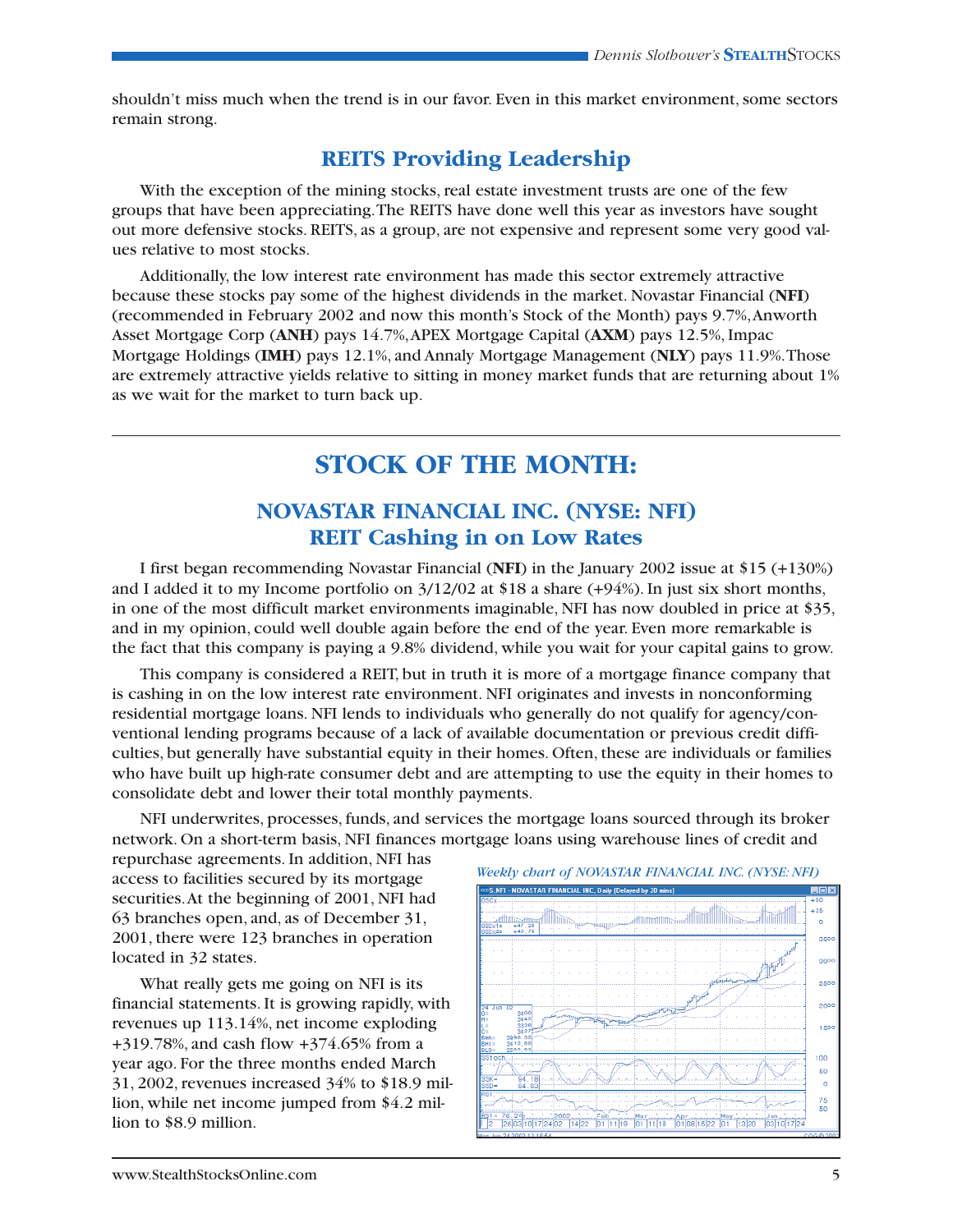Several well-known institutions, such as Weitz (Wallace) R. & Co., own sizeable chunks of NFI. The owners and insiders of NFI own close to 70% of the outstanding shares. I always like to see the people running the company hanging on to such a large amount of shares.

As a stock, NFI is way undervalued, according to my calculations.The P/E ratio of just nine times earnings is a far cry from what many other fast-growth companies are fetching. Based on my analysis, NFI has an intrinsic value of \$71 a share, up over 115% from its current price levels.

NFI is not a growth company in a traditional sense, but in this environment it is making a ton of money. Like all financial lending companies, changes in long-term interest rates will have a profound effect on a company like NFI, but I just do not see interest rates going up until next year sometime.This environment is absolutely perfect for a company like this. I would suggest accumulating this stock below \$42 per share.

**Contact:** 1901 W. 47th Place,Westwood,KS 66205 (913) 362-1090 www.novastaris.com

# **STEALTH STOCKS' WATCH LIST**

The Stealth Composite is a combination of three factors: inherent value, relative performance and growth and stability of earnings. These stocks are selected from a universe of 10,000 stocks in our database. Each of the 10,000 stocks are ranked on a rating of 1 (lowest) to 10 (highest). These stocks are on our watch list and depending on certain factors could very shortly be added to our portfolios.

| <b>RANK</b>             | <b>STOCK</b>                        | <b>SYMBOL</b> | <b>INDUSTRY</b>             | <b>STEALTH</b><br><b>COMPOSITE</b> | 1- MONTH<br><b>RETURN</b> |
|-------------------------|-------------------------------------|---------------|-----------------------------|------------------------------------|---------------------------|
| $\mathbf{1}$            | Wellpoint Health                    | <b>WLP</b>    | Healthcare (HMO)            | 8                                  | 23.8%                     |
| $\overline{2}$          | <b>Total Entertainment</b>          | <b>TENT</b>   | Food (Restaurant)           | 7.6                                | 29.8%                     |
| $\overline{\mathbf{3}}$ | Hilb Rogal & Hamilton               | <b>HRH</b>    | Insurance (Brokers)         | 7.5                                | 17.4%                     |
| $\bf 4$                 | Novastar Financial                  | <b>NFI</b>    | <b>REIT</b> (Equity)        | 7.5                                | 27.2%                     |
| 5                       | <b>United Health Group</b>          | <b>UNH</b>    | Healthcare (HMO)            | 7.5                                | 8.3%                      |
| $\overline{6}$          | D R Horton                          | <b>DHI</b>    | Building (Residentl\Com)    | 7.4                                | 7.3%                      |
| 7                       | Lennar Corp                         | <b>LEN</b>    | Building (Residentl\Com)    | 7.3                                | 15.8%                     |
| 8                       | Urban Outfitter                     | <b>URBN</b>   | Retail (Apparel)            | 7.3                                | 17.5%                     |
| 9                       | Amer Nat'l Financial                | <b>ANFI</b>   | Insurance (Prop\Caus)       | 7.3                                | 13.2%                     |
| 10                      | Cascade Bancorp                     | <b>CACB</b>   | Bank (West\Swst)            | 7.3                                | 18.2%                     |
| 11                      | <b>General Dynamics</b>             | GD            | Aerospace & Defense         | 7.3                                | 8.7%                      |
| 12                      | K B Home                            | <b>KBH</b>    | Building (Residentl\Com)    | 7.3                                | 4.0%                      |
| 13                      | W. Holding Co                       | WHI           | Financial (Savings/Loan)    | 7.3                                | 26.9%                     |
| 14                      | <b>Wintrust Financial</b>           | <b>WTFC</b>   | Bank (midwest)              | 7.3                                | 20.4%                     |
| 15                      | AutoZone Inc                        | <b>AZO</b>    | Retail (Auto Parts)         | 7.2                                | 5.6%                      |
| 16                      | <b>Hovnanian Enterprises</b>        | <b>HOV</b>    | Building (Residentl\Com)    | $\overline{7.2}$                   | 32.2%                     |
| 17                      | <b>Trigon Health</b>                | <b>TGH</b>    | Healthcare (HMO)            | 7.2                                | 8.0%                      |
| 18                      | <b>Anworth Mortgage Assets</b>      | <b>ANH</b>    | REIT (Mortgage)             | 7.2                                | 15.8%                     |
| 19                      | <b>Centex Corp</b>                  | <b>CTX</b>    | Building (Residentl\Com)    | 7.2                                | 10.0%                     |
| 20                      | <b>Flagstar Banc</b>                | <b>FBC</b>    | Financial (Savings/Loan)    | 7.2                                | 28.7%                     |
| 21                      | <b>Impac Mortgage Holdings</b>      | <b>IMH</b>    | REIT (Mortgage)             | $\overline{7.2}$                   | 23.1%                     |
| 22                      | <b>Mid Atlantic Medical Service</b> | <b>MME</b>    | Healthcare (HMO)            | 7.2                                | 6.4%                      |
| 23                      | Hot Topic Inc                       | <b>HOTT</b>   | Retail (Apparel)            | 7.1                                | 5.5%                      |
| 24                      | Knight Transportation               | <b>KNGT</b>   | <b>Transportation Truck</b> | 7.1                                | 8.4%                      |
| 25                      | Mississippi Valley Bancsh.          | <b>MVBI</b>   | Bank (midwest)              | 7.1                                | 10.1%                     |
| $\overline{26}$         | <b>Mothers Work</b>                 | <b>MWRK</b>   | Retail (Apparel)            | 7.1                                | 13.7%                     |
| 27                      | Shaw Group                          | <b>SGR</b>    | <b>Metal Products</b>       | 7.1                                | $-2.1%$                   |
| 28                      | <b>Tractor Supply</b>               | <b>TSCO</b>   | Retail (Building Product)   | 7.1                                | 25.6%                     |
| 29                      | <b>YOCREAM Int'l</b>                | <b>YOCM</b>   | Food (Dairy Products)       | 7.1                                | 66.9%                     |
| 30                      | Ambac Financial Group               | <b>ABK</b>    | Insurance (Prop\Caus)       | 7.1                                | 6.4%                      |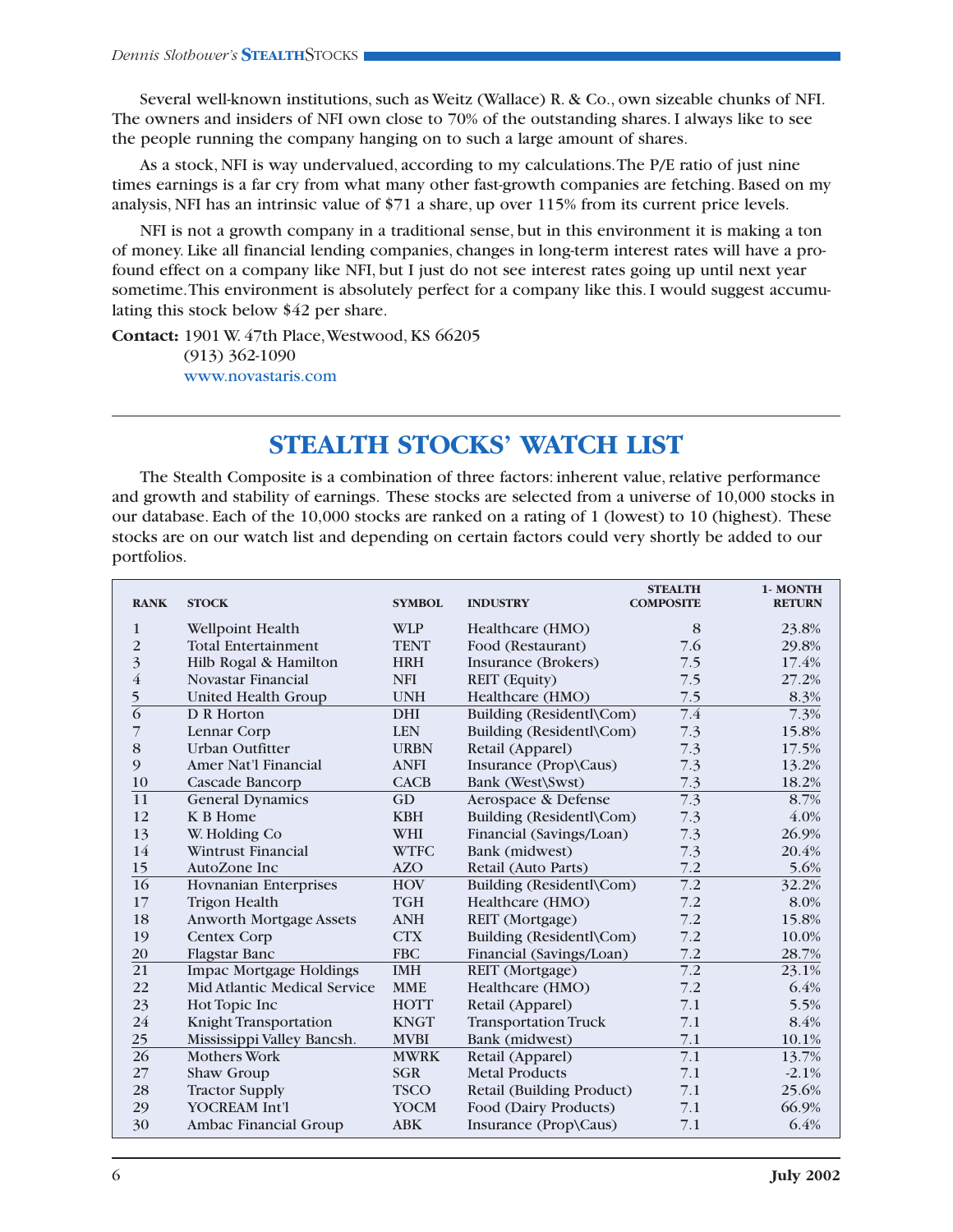# **MONTHLY PORTFOLIO TRACKER**

The portfolios listed below are based on our exclusive ranking. Our ranking is primarily based on a 10,000 stock universe that have the highest combination of inherent value, stability and relative performance. Each of the 10,000 stocks are ranked on a rating of 1 (lowest) to 10 (highest). Only stocks ranked 7 or above make it to our portfolio. Due to the rapid changes in the stock market please call our Hotline 1-512-703-8088 (PIN 1810) Monday evenings for weekly updates.

| <b>INCOME</b>              |               |               |                               |                |                |               |             |                 |
|----------------------------|---------------|---------------|-------------------------------|----------------|----------------|---------------|-------------|-----------------|
| <b>DATE</b>                |               |               | <b>COMPANY</b>                | <b>INITIAL</b> | <b>CURRENT</b> | <b>TOTAL</b>  |             |                 |
| <b>ENTERED</b>             | <b>SHARES</b> | <b>TICKER</b> | <b>NAME</b>                   | <b>PRICE</b>   | <b>PRICE</b>   | <b>RETURN</b> | <b>STOP</b> | <b>INDUSTRY</b> |
| 11/19/01                   | 206           | CPG           | Chelsea Prop                  | \$24.38        | \$34.05        | 39.66%        | \$58.00     | <b>REIT</b>     |
| 03/12/02                   | 275           | <b>NFI</b>    | Novastar Financial            | \$18.20        | \$33.86        | 86.04%        | \$25.95     | <b>REIT</b>     |
| 04/23/02                   | 435           | <b>ANH</b>    | <b>Anworth Asset Mortgage</b> | \$11.50        | \$13.45        | 16.96%        | \$12.05     | <b>REIT</b>     |
| 05/07/02                   | 357           | <b>OFC</b>    | Corp Office Prop.             | \$14.00        | \$14.03        | 0.21%         | \$13.24     | <b>REIT</b>     |
| <b>GROWTH &amp; INCOME</b> |               |               |                               |                |                |               |             |                 |
| <b>DATE</b>                |               |               | <b>COMPANY</b>                | <b>INITIAL</b> | <b>CURRENT</b> | <b>TOTAL</b>  |             |                 |
| <b>ENTERED</b>             | <b>SHARES</b> | <b>TICKER</b> | <b>NAME</b>                   | <b>PRICE</b>   | <b>PRICE</b>   | <b>RETURN</b> | <b>STOP</b> | <b>INDUSTRY</b> |
| 04/23/02                   | 148           | <b>CBSS</b>   | <b>Compass Bancshares</b>     | \$33.72        | \$32.37        | $-4.00\%$     | \$32.07     | Bank (SW)       |
| <b>MODERATE</b>            |               |               |                               |                |                |               |             |                 |
| <b>DATE</b>                |               |               | <b>COMPANY</b>                | <b>INITIAL</b> | <b>CURRENT</b> | <b>TOTAL</b>  |             |                 |
| <b>ENTERED</b>             | <b>SHARES</b> | <b>TICKER</b> | <b>NAME</b>                   | <b>PRICE</b>   | <b>PRICE</b>   | <b>RETURN</b> | <b>STOP</b> | <b>INDUSTRY</b> |
| 03/12/02                   | 77            | PII           | Polaris Industries            | \$65.24        | \$68.51        | 5.01%         | \$66.00     | Leisure         |
| <b>AGGRESSIVE</b>          |               |               |                               |                |                |               |             |                 |
| <b>DATE</b>                |               |               | <b>COMPANY</b>                | <b>INITIAL</b> | <b>CURRENT</b> | <b>TOTAL</b>  |             |                 |
| <b>ENTERED</b>             | <b>SHARES</b> | <b>TICKER</b> | <b>NAME</b>                   | <b>PRICE</b>   | <b>PRICE</b>   | <b>RETURN</b> | <b>STOP</b> | <b>INDUSTRY</b> |
| 04/30/02                   | 129           | <b>NFB</b>    | North Fork Bancorp            | \$38.62        | \$38.25        | $-0.96%$      | \$36.00     | Bank (NE)       |
|                            |               |               |                               |                |                |               |             |                 |
| <b>TRADING PORTFOLIO</b>   |               |               |                               |                |                |               |             |                 |
| <b>DATE</b>                |               |               | <b>COMPANY</b>                | <b>INITIAL</b> | <b>CURRENT</b> | <b>TOTAL</b>  |             |                 |
| <b>ENTERED</b>             | <b>SHARES</b> | <b>TICKER</b> | <b>NAME</b>                   | <b>PRICE</b>   | <b>PRICE</b>   | <b>RETURN</b> | <b>STOP</b> | <b>INDUSTRY</b> |
| 04/23/02                   | 270           | <b>HCBK</b>   | <b>Hudson City Bankcorp</b>   | \$18.50        | \$20.52        | 10.92%        | \$34.72     | Bank (NE)       |

# **FIVE STOCKS THAT COULD DOUBLE IN A YEAR**

#### **1. J2 Global Communications (JCOM) \$14**

J2 Global Communications provides outsourced messaging and communications services to businesses and individuals throughout the world.The company offers faxing and voice mail solutions,Web-initiated conference calling, document management solutions, and unified messaging services. J2 Global markets its services principally under the brand names eFax and jConnect. For the three months ended March 31, 2002, revenue rose  $44\%$  to \$10.4 million.

#### **2. Curative Health Services, Inc. (CURE) \$14**

Curative Health Services, a disease management company in the chronic wound care business, operates a network of Wound Care Centers offering comprehensive wound treatment programs. For the three months ended March 31, 2002, revenues rose 68% to \$22.8 million. Net income totaled \$2.1 million, up from \$492,000.

#### **3. Standard Management Corp. (SMAN) \$8**

SMAN is an international financial holding company that, directly and through its subsidiaries, develops, markets, and administers profitable life insurance, annuities, and unit-linked assurance